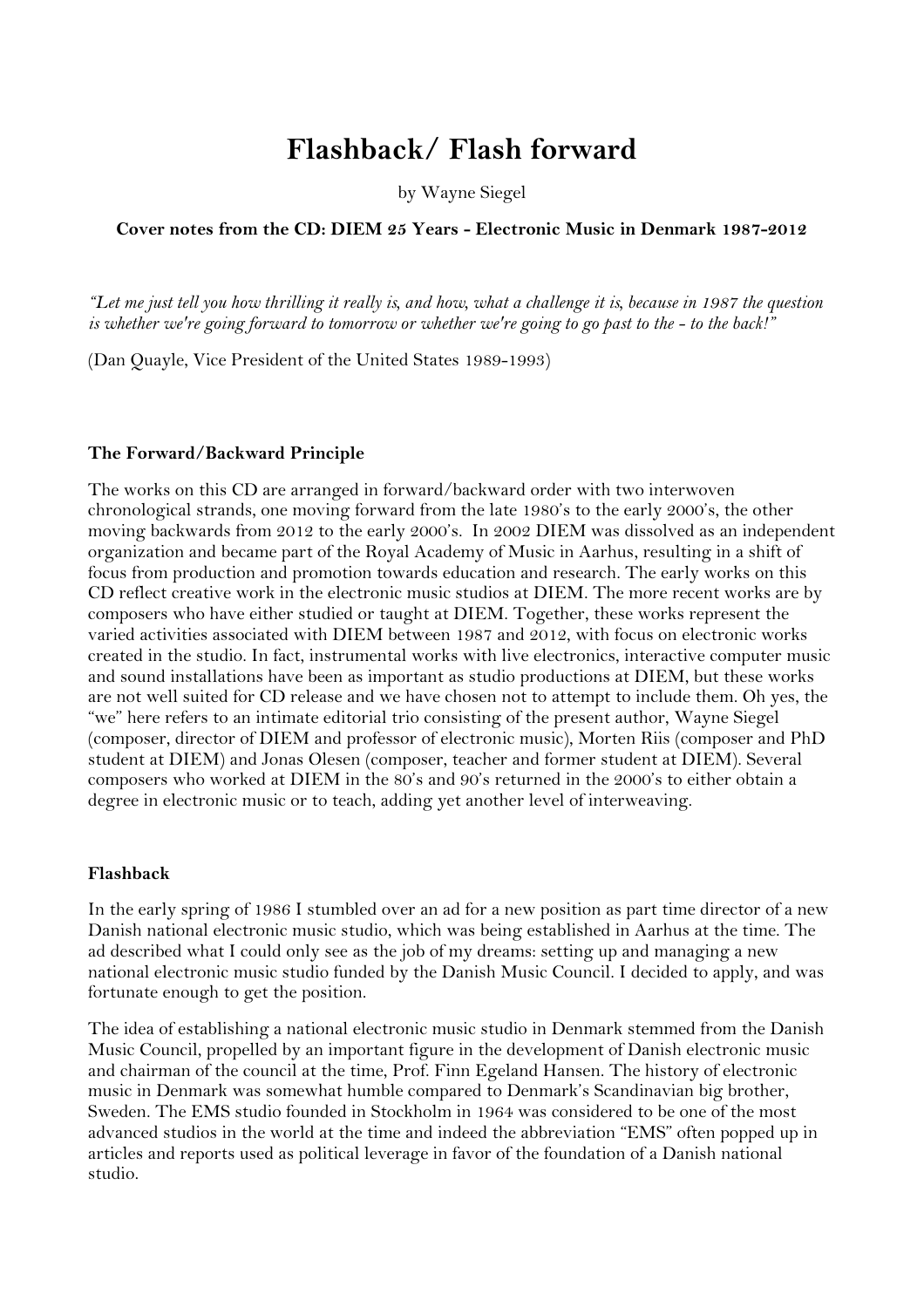The original mandate for DIEM was broad, reflecting compromises and alliances made in the process of procuring funds for the new institution. The new national center was expected to embrace many different styles and genres ranging from experimental electro-acoustic music to popular electronic music when it was founded in Aarhus in 1986. Copenhagen would have been a more obvious place for a new center of electronic music in Denmark. After all, most of the potential users lived in or near the Danish capital. What made Aarhus attractive, apart from the city's strong musical traditions, was the fact that the recently completed Concert Hall housed a fully equipped 24-track analog recording studio with a substantial amount of excess studio capacity.

# **Magnificent machines**

An Otari MTR 90 24-track analog tape machine was the backbone and workhorse of the original DIEM studio. It used tape that was 2 inches wide with tape reels 10½ inches in diameter. The machine was the size of an industrial washing machine (no further comparison intended). New users had to be warned never to touch the reels or tape while the machine was running, since the one horsepower motor could easily rip a finger off an unwary composer's hand. The monster was generally operated by DIEM's professional audio engineer. Reducing tape hiss and noise was a major concern at the time. The Otari was equipped with 24 channels of Dolby-A noise reduction. Each noise reduction channel consisted of two hardware units, an encoder and a decoder. It was common knowledge that Dolby-A produced some unwanted audio artifacts, but reducing tape hiss was considered worth the sacrifice in audio quality. An Otari MTR 12 4-track tape machine and a Nagra-T audio stereo mastering machine completed the arsenal of analog tape recorders.

In the late 80's when DIEM was established, a major transition from analog to digital technology was fully underway. The CD-audio player had become widespread and writable CD technology had recently entered the pro audio market. Personal computers were beginning to be used for musical production and MIDI had recently been accepted as a standardized communication protocol for personal computers and digital synthesizers. Digital recording and editing, especially multi-track recording and editing, were, however, still a very exclusive affair. DIEM's first studio configuration was a hybrid that reflected the broad scope of our potential users. It included an Atari 1040 along with four Macintosh Plus personal computers with 1 megabyte RAM and two floppy disc drives (no hard disk drives). Software included computer music programming environments such as Csound (MIT), Lisp and HMSL (Mills College) as well as commercially available MIDI sequencer programs and editor/librarian programs for programming outboard synthesizers: an Emulator II sampling keyboard, several Yamaha DX and TX FM-synthesis modules and keyboards and an Oberheim X-pander hybrid synthesizer. The gap between open source software development environments and user-friendly music hardware and software was addressed by trying to encompass both. Soon an Audioframe digital audio workstation with sampling, digital editing and 8 tracks of hard disc recording was added. This was a high-end mainframe-based system that required its own ventilated glass enclosure to prevent the system from overheating and to reduce fan noise in the control room. Although it was a state of the art system at the time, it was far less powerful than almost any sequencer software running on any standard laptop computer today. Later a NeXT Cube computer with an IRCAM ISPW sound card were purchased to allow users to run IRCAM's version of Max/FTS, an early version of what today is known as the programming environment Max/MSP.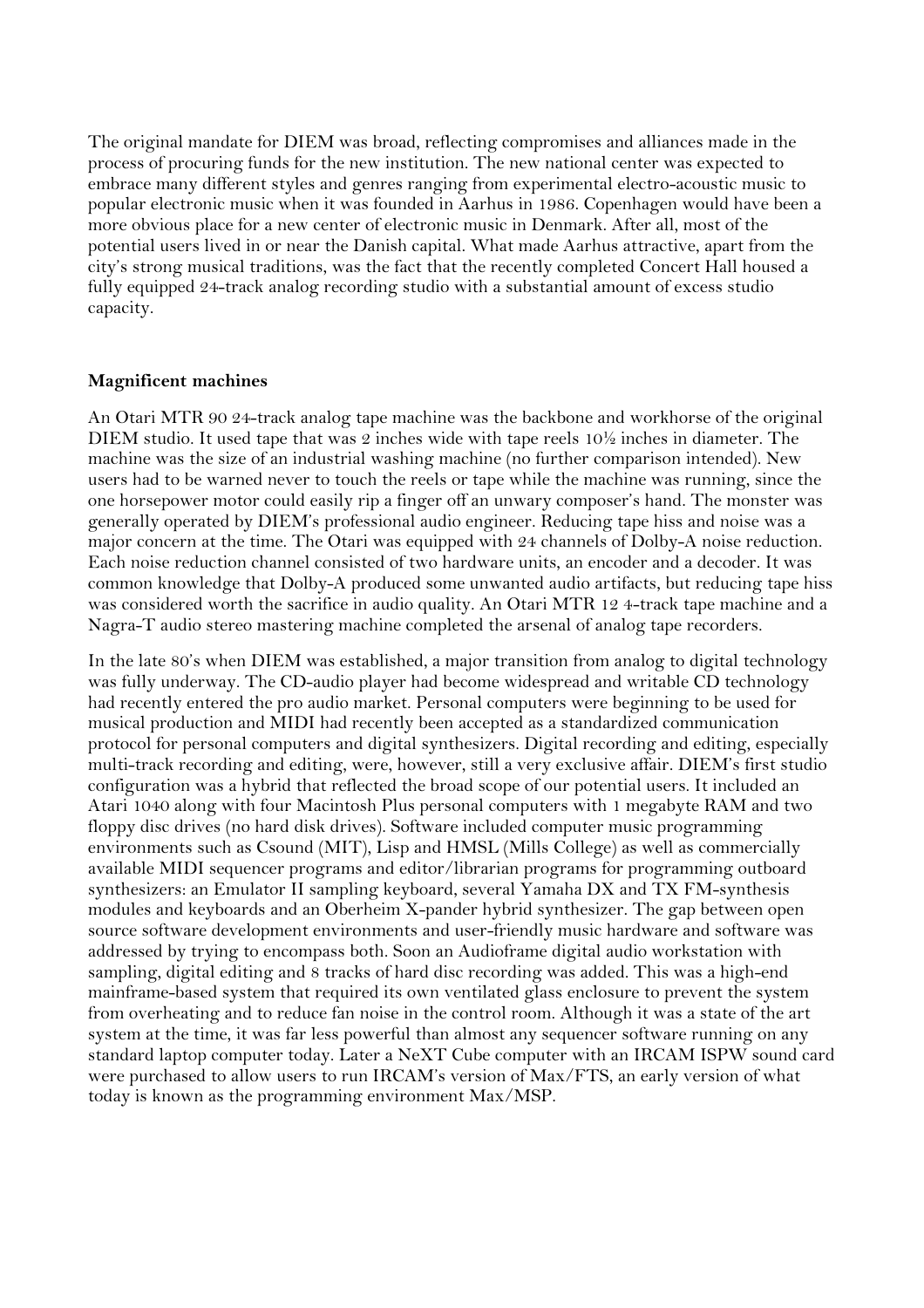## **Other directions**

Presenting electronic music in Denmark and promoting Danish electronic music abroad was an important focus area at DIEM. In 1988 DIEM produced concerts with Alvin Lucier (USA) and Michel Waisvisz (Holland) as part of the Aarhus NUMUS festival. Alvin Lucier performed *Music for Solo Performer* (1965)*,* using brain waves to control vibrating instruments and other physical objects via electrodes attached to his head. Waisvisz controlled electronic sounds with a unique MIDI controller called "The Hands" built at STEIM in Amsterdam. Numerous electronic music festivals and concerts were since held in Aarhus and other cities in Denmark, culminating in the International Computer Music Conference (ICMC) in 1994, where 400 practitioners of computer music from around the world met to exchange research developments and present over 50 works involving various combinations of humans and machines, including performances by the Royal Danish Ballet and the Aarhus Symphony Orchestra. Research was also important at DIEM, with focus on human computer interaction. The most notable research project was the DIEM Digital Dance project in the late 1990's, which involved technical and artistic development in interactive music controlled by dancers.

## **Productions**

Even so, the two electronic music production studios in the Aarhus Concert Hall were the main focus at DIEM between 1987 and 2002. It was my ambition that DIEM should be a place where many different types of composers would feel welcome and comfortable. Since many of the composers who worked at DIEM did not live nearby, many productions took on the form of 1-2 week residencies. Here the technical staff was crucial in making composers feel at home, helping them when they needed assistance, and becoming invisible when they wanted to work alone. In 1988 Claus Petersen was hired as DIEM's audio engineer and in 1989 Steffen Brandorff joined the staff as software coordinator. Claus and Steffen served faithfully as midwives for countless artistic productions. Naturally, with the joy of birth comes pain as well. I remember situations ranging from artists succumbing to delirious laughter during a recording session to a composer breaking down in tears after losing a week's tedious work due to a hard disc failure. I remember on one occasion having to calm an overly exciting composer who had been interrupted in the middle of a production by the concert hall security guard who wanted to close down the building and on another occasion having to lay down the law after entering a studio filled with cannabis smoke.

Studio time and technical assistance were provided free of charge for composers' projects. One would imagine that this luxury would have made it difficult to get studio time at DIEM. This was sometimes true, but it was also a challenge to attract a broad base of composers. Actually, there were not many electronic music composers in Denmark. The most serious ones tended to have their own studios, since they previously had no other options: Fuzzy, Gunnar Møller Pedersen and Jørgen Plaetner immediately come to mind. Commissions for instrumental works initiated by ensembles, orchestras and Danish Radio were plentiful in the 80's, and many Danish composers were busy with commissions. There was also a geographical issue: most of the composers lived in Copenhagen, which was a five-hour train ride from Aarhus. I saw it as an important task to introduce Danish composers to the powerful artistic tools that technology could offer. A series of summer workshops was initiated in collaboration with the three Danish composers unions represented on DIEM's board of directors. Students often included well-established Danish composers. Additional courses were started in collaboration with other institutions such as the University of Aarhus and The Royal Academy of Music in Aarhus. While teaching the first summer course, I remember quickly falling behind the course curriculum after discovering that